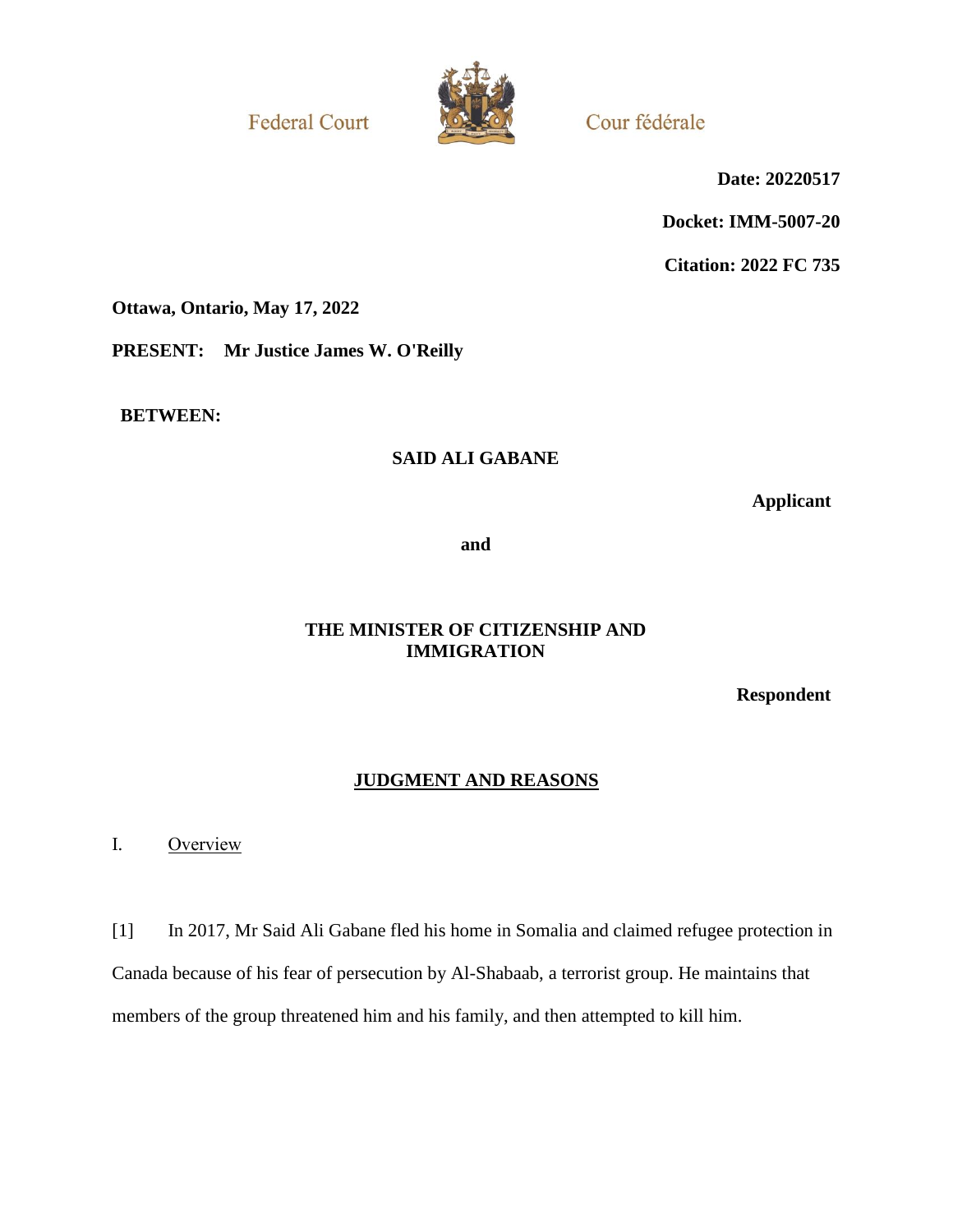[2] Mr Gabane presented his claim to the Refugee Protection Division, which dismissed it because of a lack of both credible evidence and proof of his identity. Mr Gabane appealed the RPD's decision to the Refugee Appeal Division; the RAD confirmed the RPD's conclusions and dismissed the appeal.

[3] Mr Gabane submits that the RAD erred by rejecting new evidence he wished to file, treated him unfairly by not alerting him to its credibility concerns, and failed to take proper account of his corroborating evidence. He asks me to quash the RAD's decision and order a different panel to reconsider his claim.

[4] I can find no basis for overturning the RAD's decision and must, therefore, dismiss this application for judicial review. The RAD reasonably excluded the new evidence, treated Mr Gabane fairly, and properly weighed the corroborating evidence.

[5] There are three issues:

1. Did the RAD err in rejecting new evidence?

2. Did the RAD treat Mr Gabane unfairly by failing to alert him to its credibility concerns?

3. Did the RAD properly consider the corroborating evidence?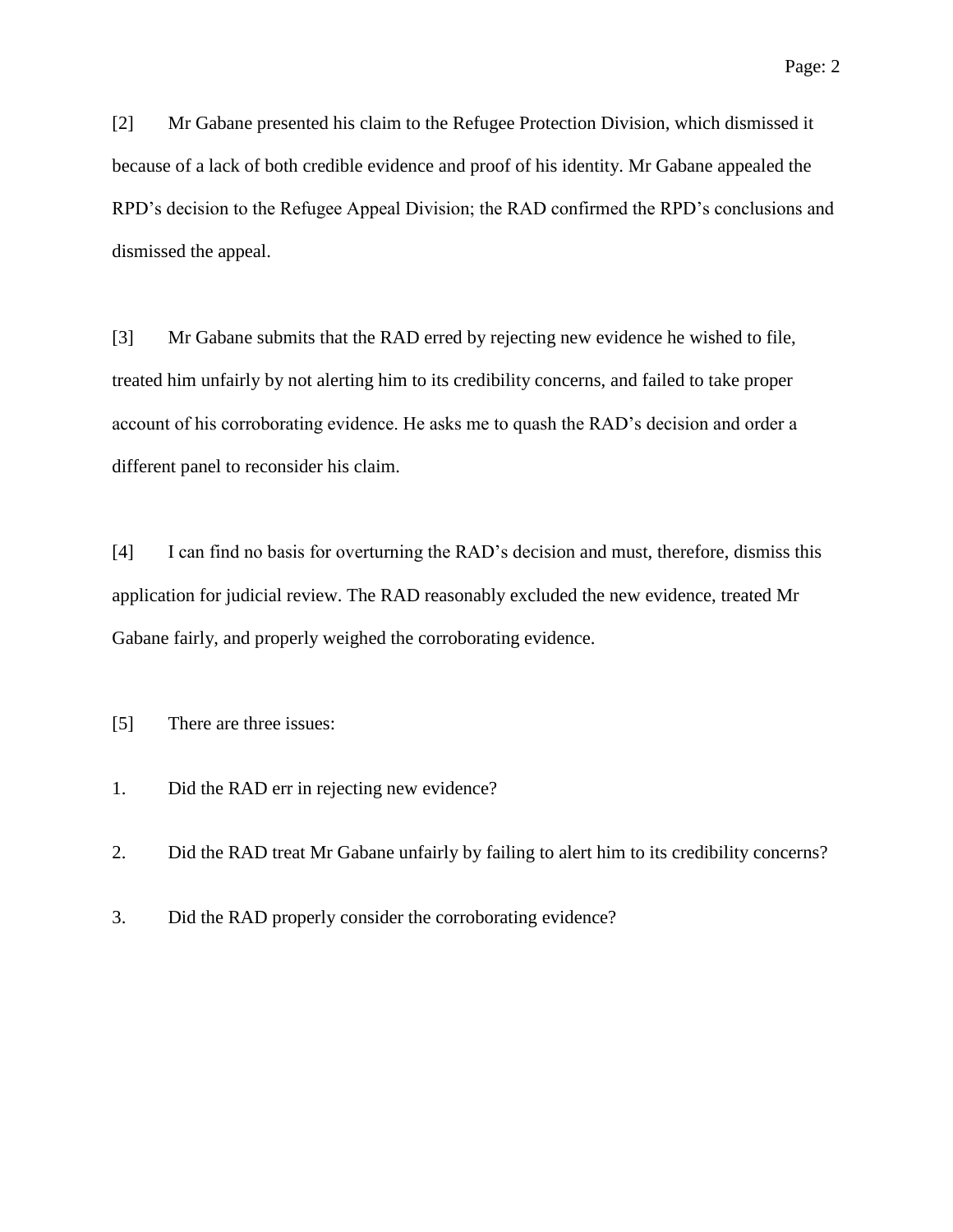#### II. The RAD's Decision

[6] Before the RAD, Mr Gabane wished to file documentary evidence explaining the requirements for swearing an affidavit in Kenya. This evidence was meant to address the RPD's concern that Mr Gabane had not filed supporting statements from his family members who resided in Kenya. The RPD member, relying on his specialized knowledge, found that it was possible for undocumented persons to obtain notarized statements and affidavits.

[7] The document in question stated that, generally, affiants must have some form of identification in order to swear an affidavit; Mr Gabane's family members had none.

[8] The RAD considered the document and noted that it merely stated some form of identification was "normally" required to swear an affidavit. In any case, the document could not be considered new evidence because it could have been presented to the RPD. It was dated August 10, 2016; the RPD hearing took place nearly two years later.

[9] The RAD also dismissed Mr Gabane's concerns about the RPD's reliance on specialized knowledge, and its credibility findings. The RAD noted Mr Gabane was given notice of both issues, and had an opportunity to address them by way of testimony or post-hearing submissions.

[10] The RAD went on to address Mr Gabane's lack of proof of his identity. While the RAD accepted that it would not be possible to obtain government-issued identity documents from Somalia, it noted that Mr Gabane had not provided any other available documentation, such as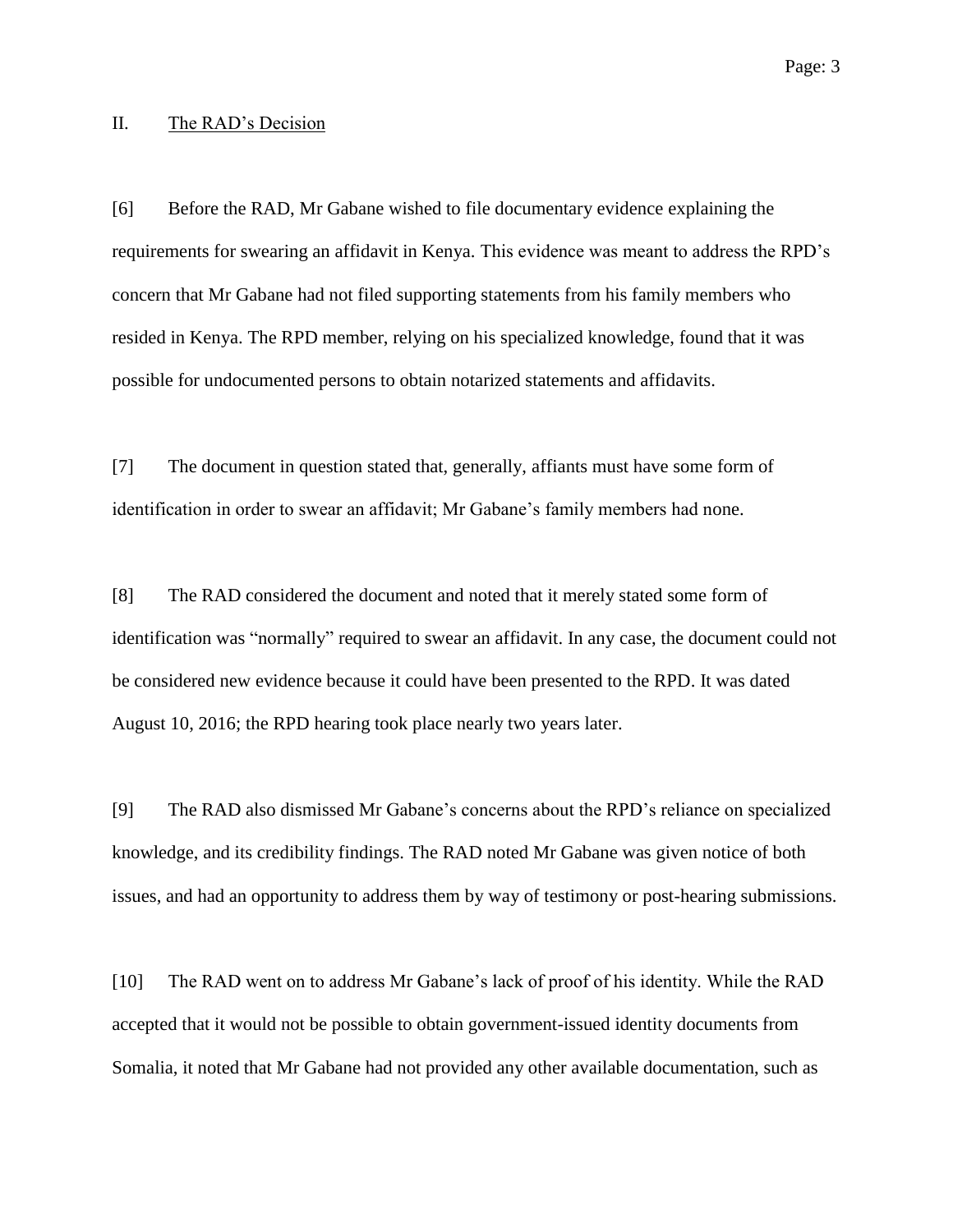travel documents. Mr Gabane claimed to have traveled on a New Zealand passport, but the RAD found his evidence about the passport and his other travel arrangements vague and evasive. Similarly, the RAD found Mr Gabane's explanation for the absence of any corroborating documents from his family unsatisfactory. He simply failed to ask them to provide any.

[11] The RAD expressed concerns about other evidence Mr Gabane had provided to the RPD. He provided inconsistent dates of his marriage. He provided vague testimony about his clan affiliation. He presented a witness to corroborate his identity, but the witness gave inconsistent evidence and knew little about Mr Gabane's life or family. Mr Gabane provided a school certificate, but was unable to give a persuasive explanation of how he had obtained it. He also provided a document from a Somali support group called Midaynta Community Services, which purported to corroborate his identity, but the RAD found the document contained little in the way of independent or reliable proof.

[12] In conclusion, the RAD found Mr Gabane had failed to present credible evidence supporting his claim or to prove his identity. It dismissed the appeal.

#### III. Issue One – Did the RAD Err in Rejecting New Evidence?

[13] Mr Gabane submits that the RAD should have admitted as fresh evidence the document explaining the requirements for swearing an affidavit in Kenya. The RPD member stated at the hearing that he was relying on his specialized knowledge on this issue, allowing Mr Gabane little opportunity to respond. Indeed, there was little chance to make post-hearing submissions on the point because the RPD issued its decision the day after the hearing. Accordingly, says Mr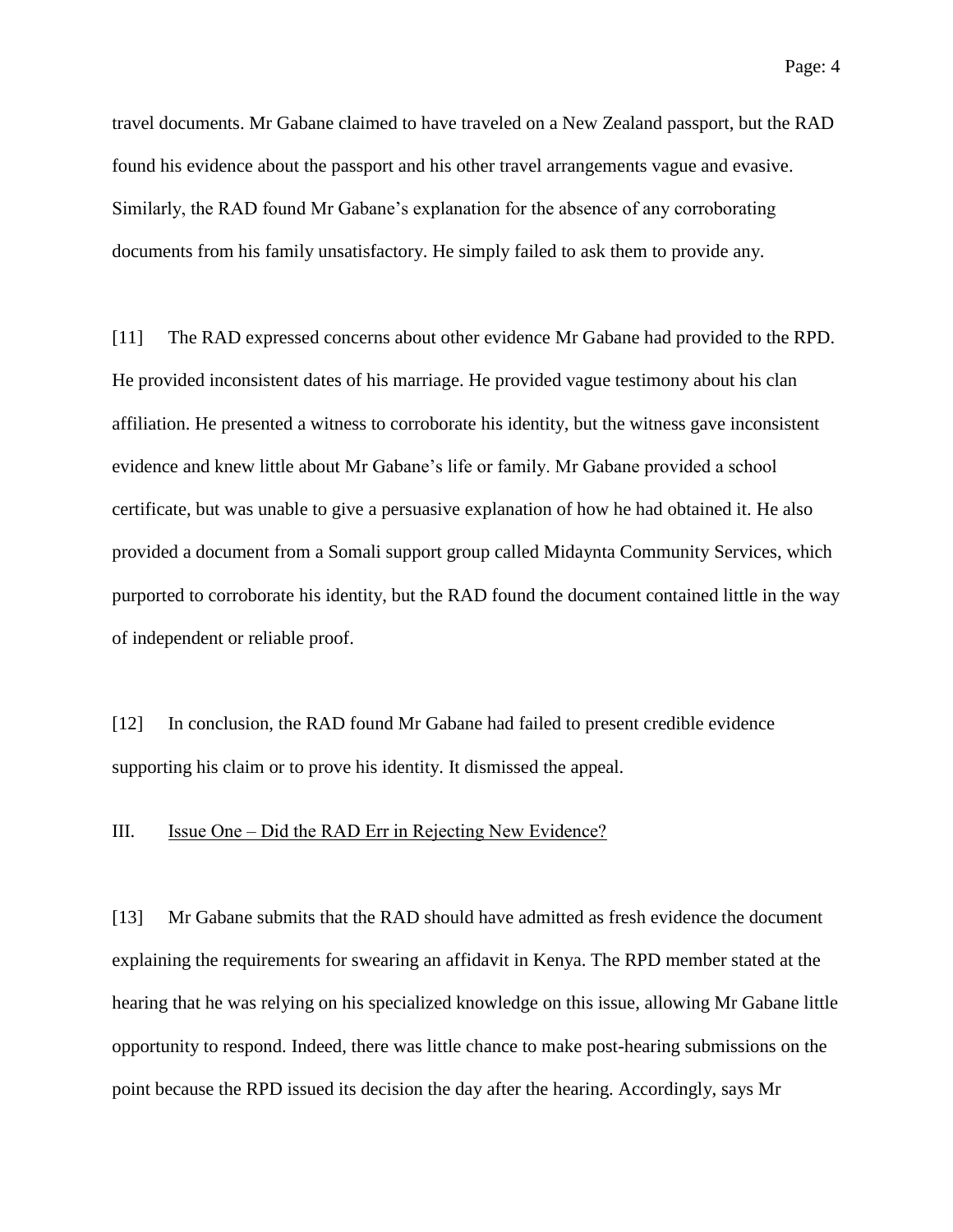Gabane, on the appeal from the RPD, the RAD should have allowed him to present fresh evidence on the issue.

[14] I disagree with Mr Gabane's position.

[15] In the circumstances, Mr Gabane had presented no evidence or information from his family members about his identity. He conceded that he never asked them to supply letters or other documentation to support his claim. Therefore, even if the fresh evidence confirmed his submission that his family members could not have sworn formal affidavits (which is not at all clear), there was nothing preventing them from providing other corroborating information.

[16] In addition, while Mr Gabane did not have much time at the hearing to respond to the panel's revelation that it was going to rely on specialized knowledge, he was given some notice and an opportunity to respond (in keeping with Rule 22 of the *Refugee Protection Division Rules*, SOR/2012-256– see Annex). Further, there was nothing preventing him from requesting an opportunity to provide post-hearing submissions. He did not do so.

[17] Therefore, in the circumstances, there was nothing unreasonable or unfair about the RAD's decision not to admit new evidence.

### IV. Issue Two – Did the RAD Treat Mr Gabane Unfairly by Failing to Alert Him to its Credibility Concerns?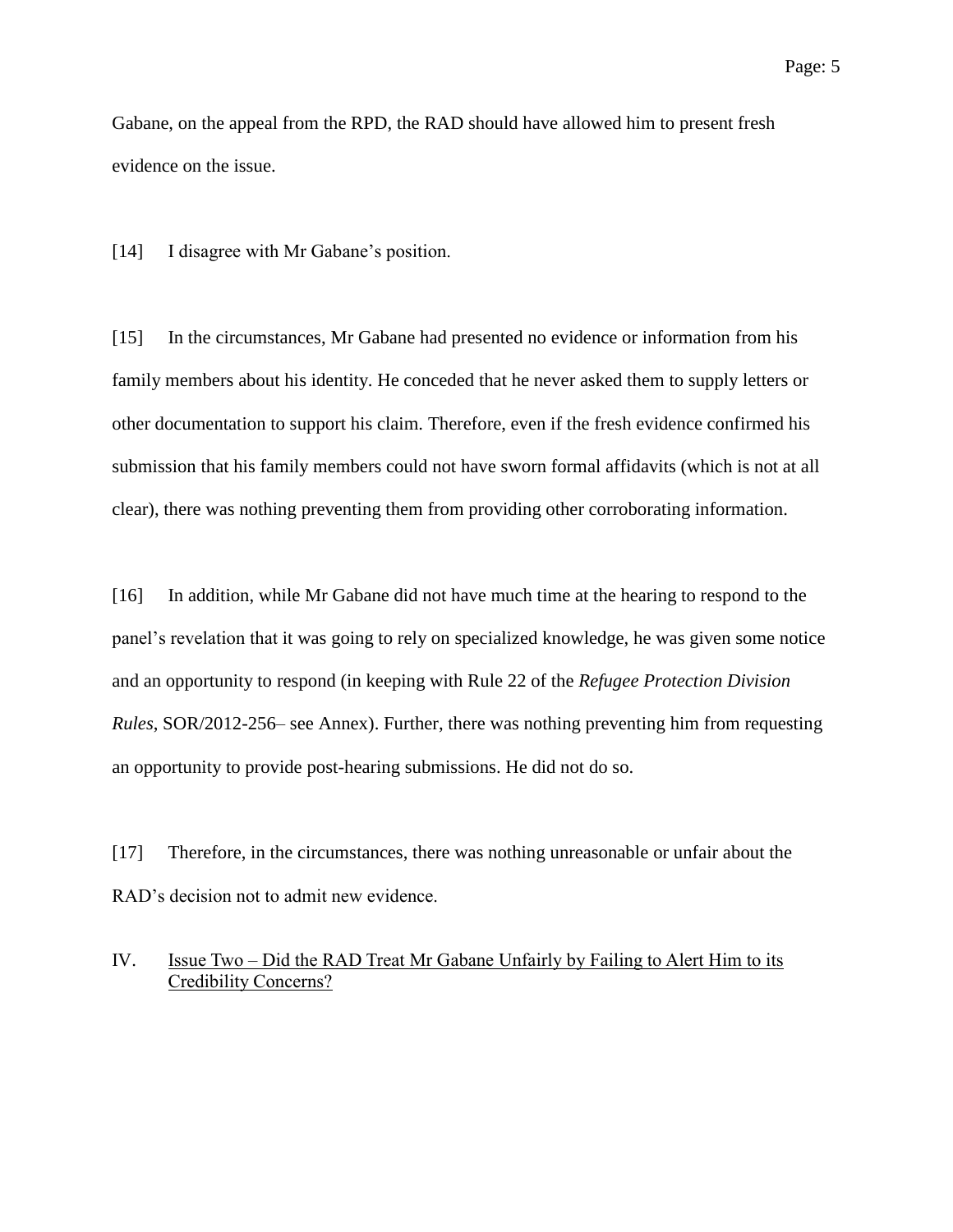[18] Mr Gabane argues the RPD failed to alert him to its concerns about discrepancies between his testimony and that of an identity witness. In fact, he says, the inconsistencies were minor and related to events that took place long ago. Further, Mr Gabane argues the RAD failed to address this issue even though it was among the grounds of appeal from the RPD.

[19] Again, I disagree with Mr Gabane.

[20] In fact, the RPD member did question Mr Gabane about inconsistencies in his testimony. Further, the RAD reviewed the evidence independently in response to Mr Gabane's submissions and found his testimony and that of his identity witness to be "brief, vague and inconsistent." It went on to explain its findings with reference to the witnesses' testimony.

[21] I can find nothing unfair about the RAD's treatment of this evidence.

#### V. Issue Three – Did the RAD Properly Consider the Corroborating Evidence?

[22] Mr Gabane argues that the RAD unreasonably dismissed the probative value of the letter from the Midaynta group. He also submits the RAD similarly erred in giving no weight to his school certificate. Finally, Mr Gabane contends the RAD drew an unreasonable inference from a minor error in the date of his marriage.

[23] I disagree. The RAD properly addressed the corroborating evidence.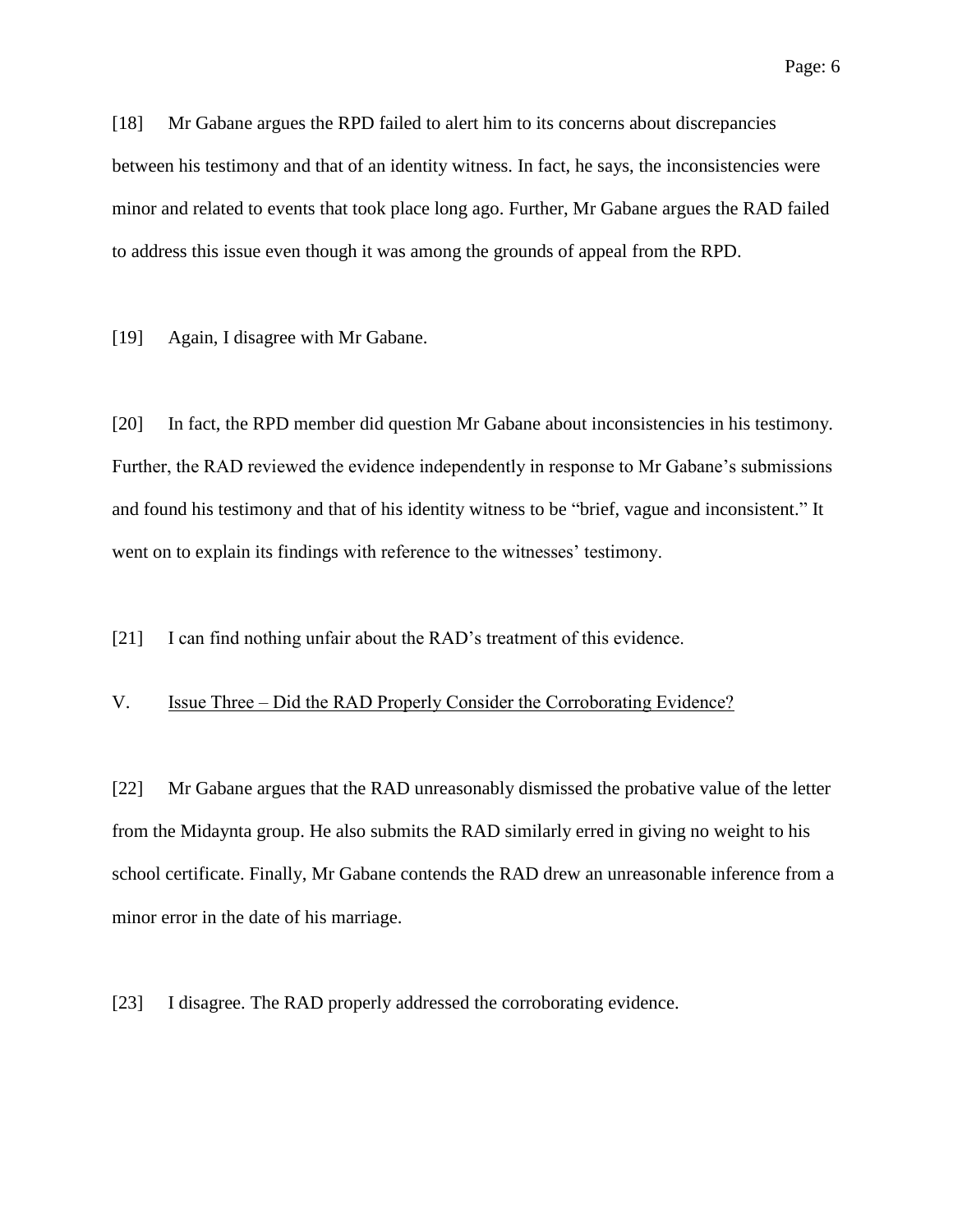[24] With regard to the Midaynta letter, both the RPD and the RAD considered its contents. The RPD noted that it was not clear whether the author of the letter had any particular expertise in determining an individual's personal or national identity. Nor was there any explanation of the basis for the opinion expressed in the letter. The RAD reviewed the letter and agreed with the RPD's conclusions, noting that the letter essentially repeated what Mr Gabane and his identity witness had put forward.

[25] Mr Gabane was unable to explain adequately how he had obtained the school certificate. While he stated that his father had emailed it to him, he was unable to produce the email. He was able to show the RPD member a copy of the certificate on his phone. However, he did not provide the RAD with any further information about the origin of the certificate. The RAD confirmed the RPD's treatment of the school certificate.

[26] Before the RPD, Mr Gabane made a mistake about the date of his marriage as between March 4, 2016 (in his oral testimony) and May 4, 2016 (in his basis of claim form). Another document recorded the date as May 4, 2017. The panel drew a negative inference from the inconsistencies. Mr Gabane urged the RAD to consider that dates are insignificant in Somali culture and argued that the RPD applied a Canadian paradigm when it made a negative credibility finding. Mr Gabane also points to documentary evidence indicating that marriage certificates are rarely issued, so dates of marriage have to be remembered, not recorded.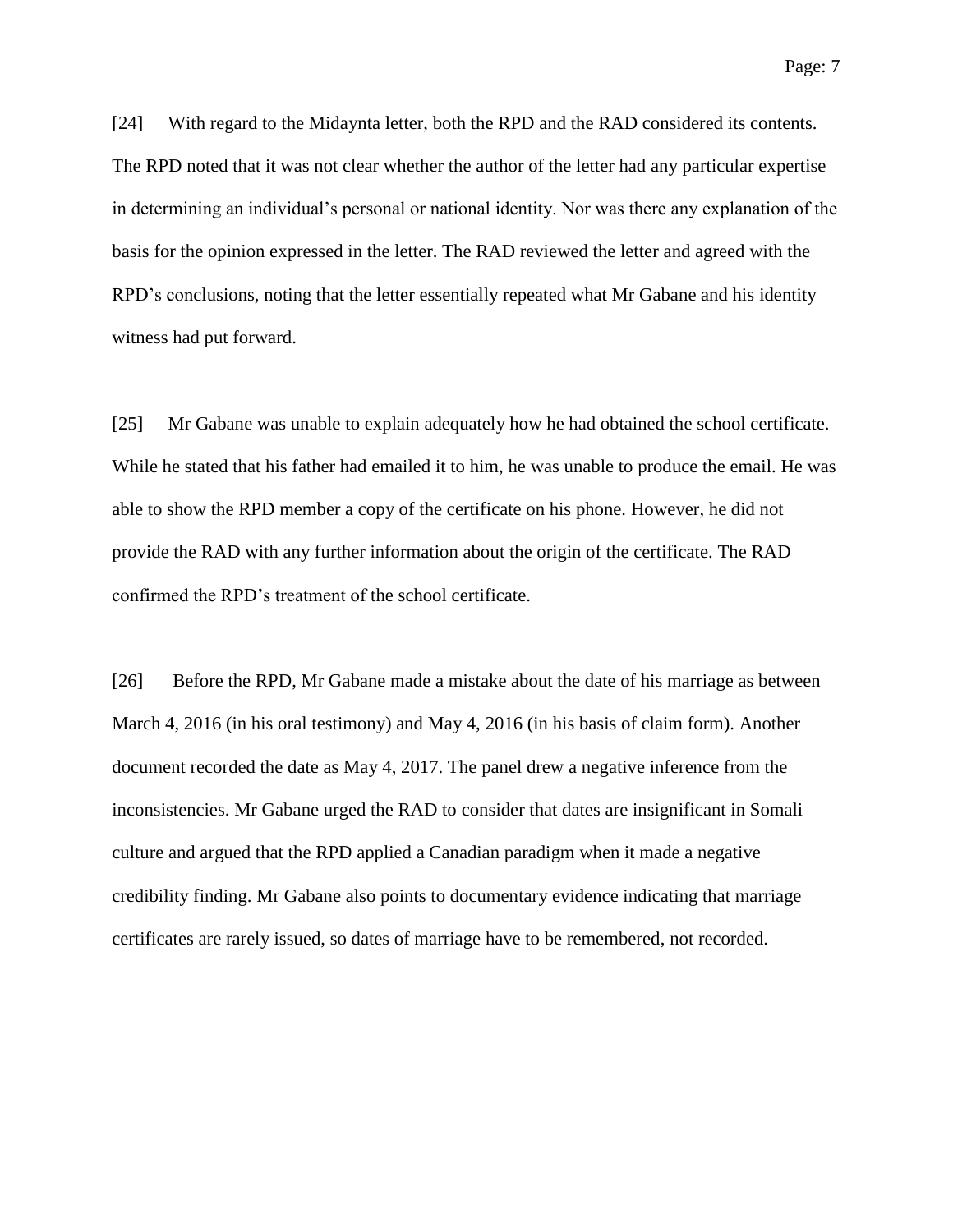[27] The RAD noted that the dates were inconsistent both in respect of the month and the year of the wedding, which took place only two or three years before the hearing; therefore, the RAD concluded that the RPD was entitled to draw an adverse inference from the inconsistencies.

[28] In respect of each of these findings, the panel reviewed the evidence and arrived at conclusions that were supported by it. I can find nothing unreasonable about the RAD's treatment of the evidence.

#### VI. Conclusion and Disposition

[29] The RAD reasonably rejected the new evidence, treated Mr Gabane fairly in respect of its credibility findings, and properly considered the other evidence. I must, therefore, dismiss this application for judicial review. Neither party proposed a question of general importance for me to certify, and none is stated.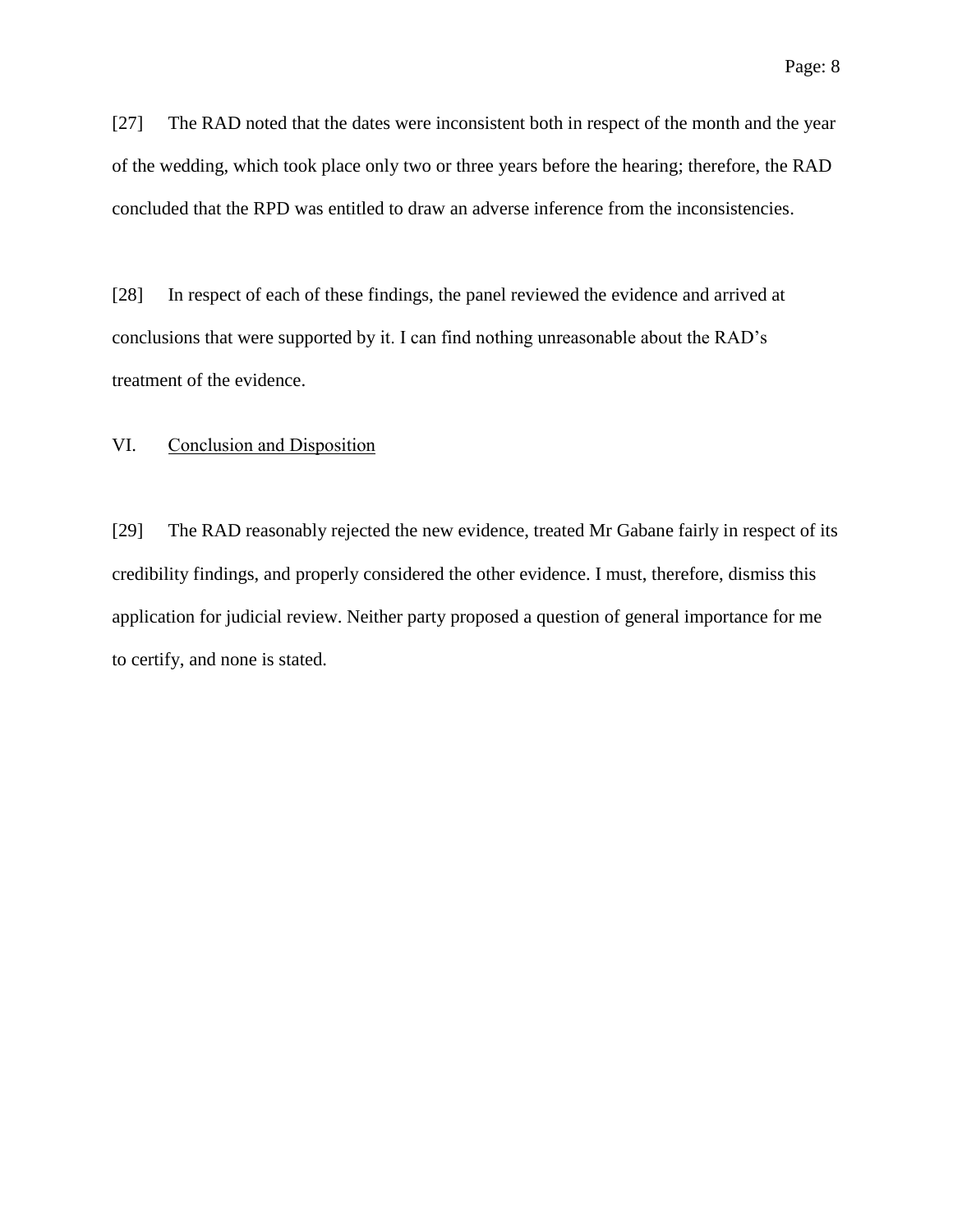# Page: 9

# **JUDGMENT IN IMM-5007-20**

# **THIS COURT'S JUDGMENT is that**

- 1. The application for judicial review is dismissed.
- 2. No question of general importance is stated.

"James W. O'Reilly"

Judge